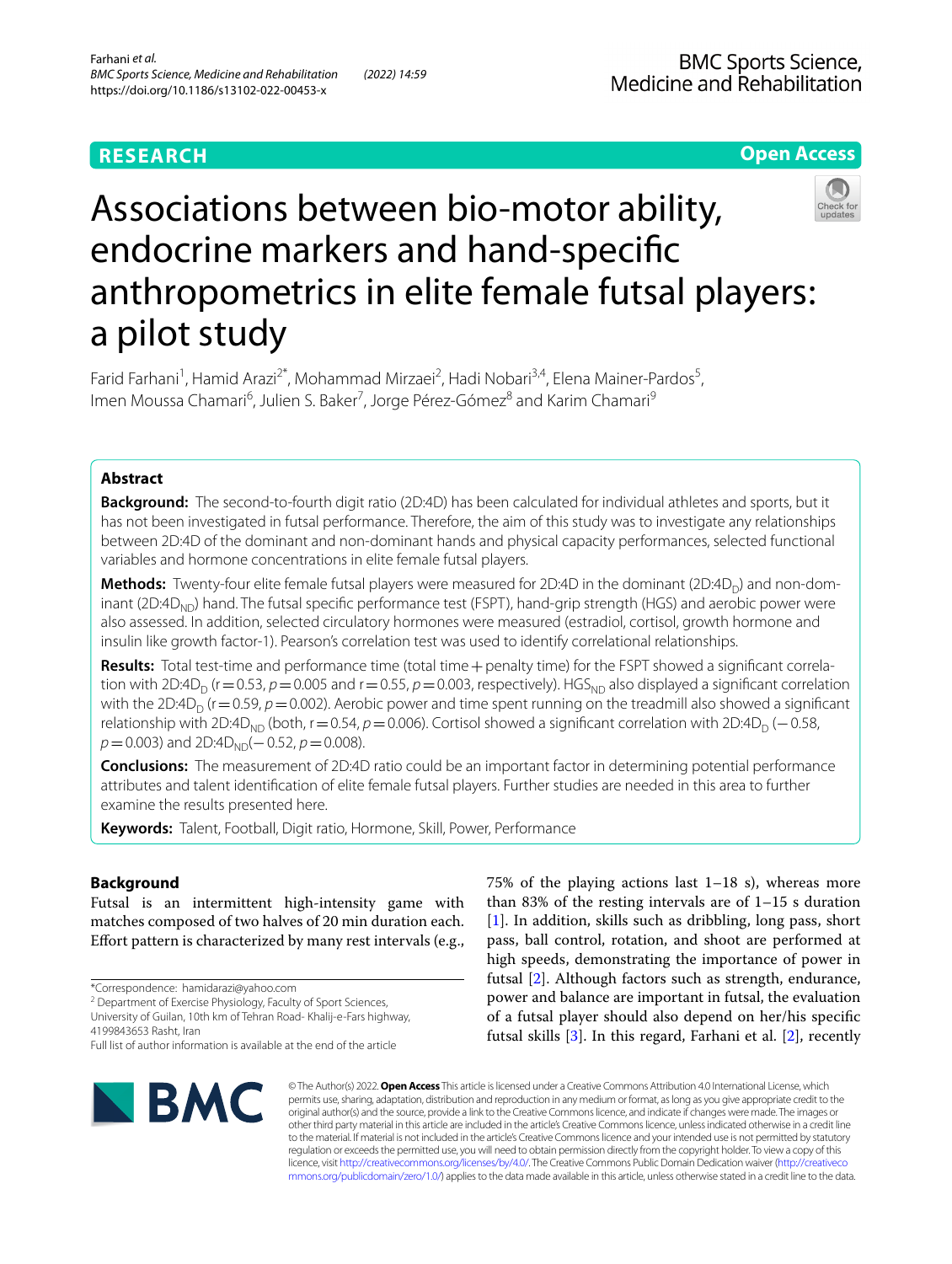developed a futsal specifc tests, called the futsal special performance test (FSPT), comprising most of the physical skills performed during match conditions.

The increasing popularity of female team sports has resulted in increased interest concerning female physiology and adaptive responses to exercise  $[4-7]$  $[4-7]$ . The regulation and production of cortisol, estradiol, growth hormone (GH) and insulin-like growth factor-1 (IGF-1) depends on physical exercise [\[8](#page-6-5)]. Cortisol regulates most catabolic adaptations to exercise training, and is used as an indicator of physical stress [\[9\]](#page-6-6). Increased vasodilation of coronary arteries and stimulation of insulin production may occur due to increase plasma estradiol levels [[10\]](#page-6-7). Finally, when GH production is suppressed, performance and exercise tolerance are reduced, whereas endurance training increases circulating IGF-1 levels [[11\]](#page-6-8). Despite increased research, hormonal responses to exercise are scarce in female futsal players [[12\]](#page-6-9).

There is evidence to suggest a significant association between functional, psychological, and even sexual components and fnger length ratios (2D:4D) in runners and soccer players [\[13](#page-6-10)].

Ribeiro et al. [\[14\]](#page-6-11) have previously suggested that 2D:4D fnger formation may be unrelated to the function of prenatal sex hormones and the production of sex steroids. Based on the research on 2D:4D ratio of Klimek et al. [[15\]](#page-6-12), the ratio in male embryos is signifcantly lower than female embryos, and gestational age is not related to the mean value. However, 2D:4D ratios were signifcantly diferent in 2-year-old children [[14\]](#page-6-11). However, low concentrations of estrogen and high testosterone in the mother's blood may be associated with a low 2D:4D ratio [[16\]](#page-6-13). The negative correlation between testosterone and 2D:4D ratio seen in men during pregnancy is likely to change during growth and puberty [[14\]](#page-6-11). Also, it has been reported that females with high levels of sex hormones have a low 2D:4D ratio [[17\]](#page-6-14).

One of the outcomes associated with exposure to testosterone in the uterus is a masculinized 2D:4D hand dominance, and researchers have examined the relationship between the dominant hand and the 2D:4D ratio. However, the data showed an inverse, null, and direct relationship with left-hand dominance [\[14](#page-6-11)]. Despite the increase in the number of left-handed individuals in populations exposed to diethylstilbestrol, it has been hypothesized that left-handed dominance is associated with high uterine estrogen exposure. In contrast, a study found an association between 2D:4D lower right ratio and left-handed writing preference, which confrms high testosterone exposure during pregnancy and left-hand dominance [[18\]](#page-6-15). Exposure to intrauterine sex hormones on selective sexual adaptations is thought to play a key role in female intrasexual competition. Also,

several studies have examined the relationship between 2D:4D ratios and physical ftness parameters and found a signifcant correlation in this regard with the variables of performance, strength, power and endurance of male basketball players [\[19\]](#page-6-16).

Various methods have been used by researchers to measure the 2D:4D ratios. These include scanned images of the palm  $[20]$  $[20]$ , photocopies  $[21]$  $[21]$ , or hand outline drawings. Radiographic methods have also been used [\[22](#page-6-19)]. However, methodological challenges have also been emphasized by Vehmas et al. [\[23\]](#page-6-20), who did not fnd any relationships between 2D:4D measured from radiographs and body mass index, fat percentage, psychological, occupational or fertility variables in females. Radiographs and nuclear images have side efects and may endanger health (due to radiation). A scan or X-ray is used if there are clear medical reasons. Also, photocopiers may not be able to report the actual size of the fnger length due to ink dispersion and skin challenges [[24\]](#page-6-21). Finally, Visnapuu and Jürimäe [\[25](#page-6-22)] observed that the outlined 2D:4D method is the most convenient method due to its simplicity, lower costs, minimal use of equipment, accessibility of subjects and importantly, good reliability.

As mentioned previously, 2D:4D ratio has been measured in many individual athletes and sports [\[13](#page-6-10)], and has proven to be important for talent identifcation in females, but the ratio has not been investigated with regard to futsal performance. Moreover, futsal has become increasingly popular among females worldwide [[26\]](#page-6-23), nevertheless scientifc knowledge about the physiological responses to exercise in futsal populations is limited. Therefore, the aim of this study, was to investigate possible relationships among diferent dominant and non-dominant-hand fnger-length ratios and FSPT, functional factors and hormone concentrations in a sample of elite female futsal players. We assumed that there would be signifcant correlations between the above variables.

#### **Methods**

#### **Participants**

The subjects of this study were 24 female futsal players who had participated for at least 5 years in Iran's National Premier League. The present research was conducted during 8-week pre-season period. Participant characteristics were as follows: age 23.9 $\pm$ 3.7 years, body height 163.4 $\pm$ 2.6 cm, body mass 58.4 $\pm$ 7.3 kg and body mass index (BMI) 21.9 $\pm$ 2.7 kg/ m<sup>2</sup>. Stature and mass were recorded using a calibrated stadiometer and weighing scale respectively. BMI was calculated using individual subject weight in kilograms and their height in metres squared. All anthropometric measures were recorded in session 1. All participants were healthy without any orthopaedic, neuromuscular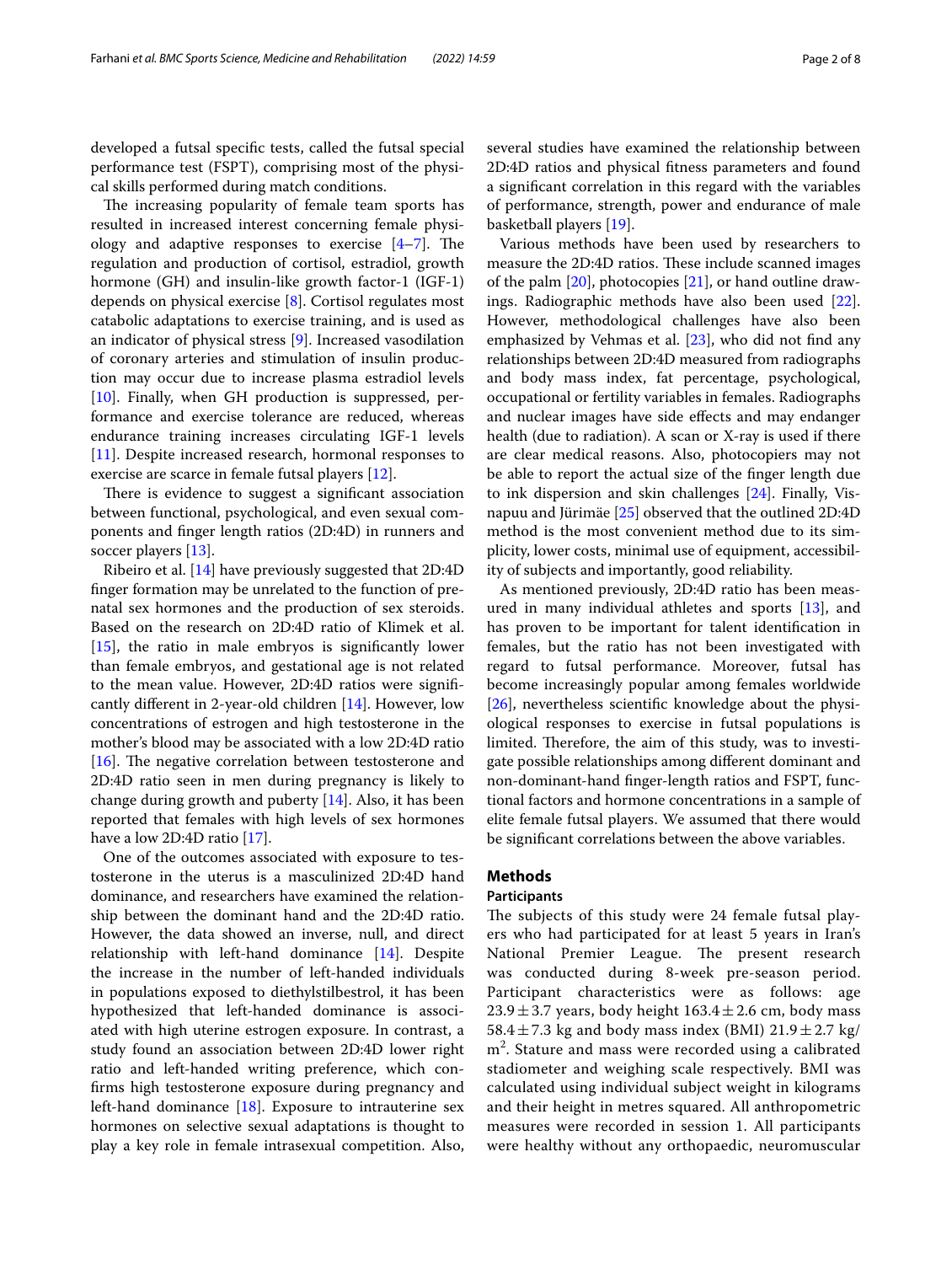disorders or cardiovascular diseases. They signed an informed consent form to participate before starting the study. The study was approved by the University of Guilan review board and was performed in accordance with the ethical standards laid down in the latest version of Declaration of Helsinki.

### **Protocol**

The research protocol was implemented in June 2019 for four consecutive days. Players participated in 4 sessions: (1) familiarization session; (2) blood sampling and 2D:4D measurement trial 1 was performed in the lab between 8 to 11 am, afterward, FSPT was measured in the Futsal Hall between 15 to 19 pm; (3) hand-grip strength trial and 2D:4D measurement trial 2 were performed in the lab between 9 to 11 am, and (4) hand-grip strength trial 2 and the Bruce test were performed in the morning and evening, respectively. The inclusion of each participant in the present study depended on individual menstrual cycle phases. Also, a Visual Analogue Scale (VAS) standard questionnaire was used to accurately determine menstrual disorders [[27\]](#page-6-24). After determining menstruation (all participants had regular menstruations), each participant was asked to attend the lab at the specifed time and day (follicular phase). Blood samples were taken during the early follicular phase (5–7 days) of the menstrual cycle [[28\]](#page-6-25).

#### **2D:4D measurement**

For the measurement of second-to-fourth digit ratio, the participants were instructed to place their hand on a desk, spread and stretch out the hand on to a blank paper sheet placed on a desk and the profle of the hand was then carefully drawn. The original method of Visnapuu and Jürimäe was used for the measurement of secondto-fourth digit ratio. Finger length (see Fig. [1\)](#page-2-0) was measured between the wrist joint (distal wrist crease) and the tip of the fngers: length from the wrist joint to the tip of the index fngers (2D) and length from the wrist joint to the tip of the ring finger  $(4D)$  [\[12\]](#page-6-9). This method has been shown to be highly reliable [\[25](#page-6-22)]. We defined  $2D:4D_D$  (as the dominant hand) and  $2D:4D_{ND}$  (as the non-dominant hand). We also investigated the reliably of this method within our experimental group. We replicated drawings of multiple hands, which were copied twice. We then presented them to an experimenter, in a random fashion containing only a number (anonymized drawings).

The blinded experimenter then had to measure the 2D:4D for each drawing. Pearson's correlation test showed a strong correlation between the drawn image results (dominant hand  $=0.98$  and non-dominant  $=0.97$ ).



#### <span id="page-2-0"></span>**Futsal special performance test**

The FSPT assesses the performance and skill of futsal players. This test consists of nine steps including running with the ball, dribbling, turning, long and short passes, receiving a pass, performing a wall pass, shooting and sprinting without the ball. Time related performances recorded were total time and penalty time. The penalty time which included errors when performing the test was calculated as follows: (1) ball hitting cone: 2 s, (2) wrong pass: 2 s, (3) no goal and completely missing the goal framework: 2 s, (4) ball hitting goal framework: 1 s. The performance time was calculated as the penalty time added to the total time. The positive outcome of the test relates to the lower total time and performance time, indicating individual player's skill and power. The FSPT was performed in accordance with the recommendations of Farhani et al. [\[2](#page-6-1)].

#### **Hand‑grip strength**

The participants performed a hand-grip strength (HGS) test using a digital dynamometer (Takei Kiki Kogyo grip dynamometer, Japan). Three measurements of maximum strength on two consecutive days were obtained for both hands (Dominant and non-Dominant), and mean values recorded. This method has been shown to be highly reliable  $[29]$  $[29]$ . In addition, we were also able to demonstrate the reliably of this method. Pearson's correlation test showed a strong correlation between the test and re-test results for HGS (Dominant hand=0.98 and non-Dominant hand  $= 0.97$ ).

#### **Aerobic power**

To estimate aerobic power by maximal oxygen consumption values ( $\rm VO_{2max}$ ), the Bruce treadmill protocol was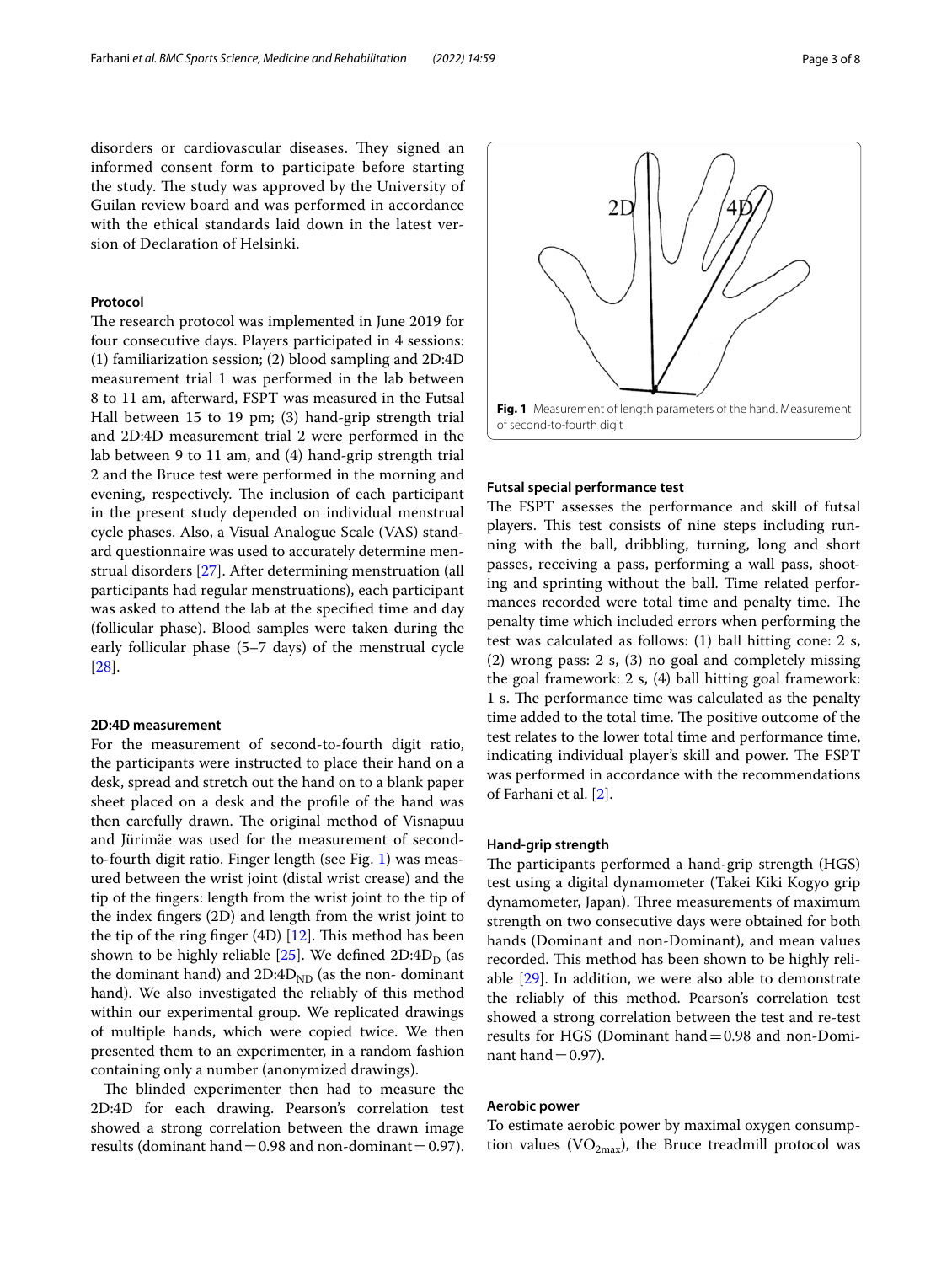used [[30\]](#page-6-27). Briefy, participants ran on a treadmill completing an exhaustive running test. Following a warm up for 10 min at a comfortable speed; gradient and speed were increased gradually from 2.0 to 4.5 mph at a 0% grade that elicited a heart rate response between 50 to 60% of the maximum heart rate. Thereafter, participants performed an exhaustive run starting at 1.7 mph/h and 10% slope for 3 min. The treadmill speed and incline were increased by 0.8 mph/h and 2% every 3 min until the participants were exhausted (see Eq. [1](#page-3-0)). Full protocols and gas collection methods and detailed methodologies have been described in detail previously [[30\]](#page-6-27).

$$
Aerobic power = 4.38 \times T - 3.9 \tag{1}
$$

The Bruce protocol calculation for female aerobic power (ml/kg/min).  $T=Total$  time on the treadmill measured as a fraction of a minute (a test time of 9 min 30 s would be written as  $T = 9.5$ ).

#### **Blood sampling**

A 5 ml blood sample was taken from the antecubital vein and collected in ethylenediaminetetraacetic (EDTA) tubes. The participants were fasted (for the last  $\sim$  12 h) and the samples were collected between 8 and 9 am. The blood samples were taken during the early follicular phase (5–7 days) of the menstrual cycle of the participants [\[12](#page-6-9)]. Blood samples were centrifuged (-4C, 3000 rpm) for 10 min to isolate the serum and stored at − 20C. Serum samples were analysed for estradiol, cortisol, GH and IGF-1 by enzyme immunoassay (EIA) (kit IBL, MD58011, Hamburg, Germany). The inter- and intra- assay variance were <  $10\%$  [[31](#page-6-28)].

#### **Statistical analysis**

Statistical analyses were performed using SPSS for MAC (Version 24.0; SPSS Inc, Chicago, IL). Data are presented as mean $\pm$ standard deviations (SD). The normality of data for all the studied variables was confrmed using the Shapiro–Wilk test. Pearson's correlation parametric test was used to investigate relationships between variables, and stepwise multiple regression analysis models were also used. In addition,  $R^2$ ,  $\beta$  and 95% confidence intervals (*95% CI*) were calculated for all signifcant correlations. Statistical signifcance was inferred from *p*<0.05.

# **Results**

The 2D:4D of the dominant and non-dominant hand, along with futsal specifc performance, functional factors and hormones of the participants are shown in Table [1](#page-3-1). The total time and performance time variables showed a significant relationship with the  $2D:4D_D(Table 2)$  $2D:4D_D(Table 2)$ . HGS<sub>ND</sub> also showed a significant correlation in the  $2D:4D_D$  Aerobic power and time on the treadmill showed a signifcant <span id="page-3-1"></span>**Table 1** Mean±standard deviation **(**SD) of measured variables in futsal players

| Variable                                                | Mean $\pm$ SD     | Ccoefficient<br>of variation |
|---------------------------------------------------------|-------------------|------------------------------|
| 2D:4D <sub>n</sub>                                      | $1.014 \pm 0.06$  | 0.049                        |
| $2D:4D_{n-D}$                                           | $0.989 \pm 0.05$  | 0.050                        |
| Total time (s)                                          | $36.37 \pm 5.04$  | 0.138                        |
| Penalty time (s)                                        | $2.863 \pm 2.71$  | 0.946                        |
| Performance time (s)                                    | $39.28 \pm 6.23$  | 0.158                        |
| $HGSD$ (kg)                                             | $29.08 \pm 4.40$  | 0.151                        |
| $HGS_{n-D}$ (kg)                                        | $28.33 \pm 4.17$  | 0.147                        |
| Aerobic power (ml/kg <sup>-1</sup> /min <sup>-1</sup> ) | $41.46 \pm 5.64$  | 0.136                        |
| Time on the treadmill (min)                             | $13.98 \pm 4.74$  | 0.338                        |
| Estradiol (pmol/l)                                      | $97.32 \pm 48.39$ | 0.497                        |
| Cortisol (nmol/l)                                       | $415.8 \pm 99.61$ | 0.239                        |
| GH (ng/ml)                                              | $11.52 \pm 2.24$  | 0.194                        |
| IGF-1 (ng/ml)                                           | $85.00 \pm 20.20$ | 0.237                        |

<span id="page-3-0"></span>2D:4D<sub>p</sub>: Second digit to fourth Digit ratio of Dominant Hand, 2D:4D<sub>np</sub>: Second digit to fourth Digit ratio of non-Dominant Hand, HGS: hand-grip strength, GH: Growth hormone, IGF-1: Insulin-like growth factor-1

relationship with the  $2D:4D_{ND}$  (Table [2\)](#page-4-0). Cortisol showed a signifcant correlation with both 2D:4D. Finally, BMI and body mass showed a signifcant correlation with  $2D:4D_{ND}$  (Table [2\)](#page-4-0).

Stepwise regression analysis revealed that total time, performance time, HGS<sub>ND</sub>, VO<sub>2max</sub>, time on the treadmill<sub>,</sub> cortisol and body mass were all correlated to 2D:4D variables (Table [3](#page-4-1)).

# **Discussion**

The aims of this study were to analyze the associations between bio-motor ability, endocrine markers and anthropometrics in elite female futsal players. The main fndings of this study showed that the FSPT was signifcantly correlated with 2D:4D fnger-length ratios in elite futsal female players. The traditionally used 2D:4D ratio was also correlated with functional factors HGS, aerobic power and cortisol.

There was a strong correlation between the FSPT and 2D:4D<sub>D</sub>. Farhani et al. [\[2](#page-6-1)], referred to the FSPT test as a novel futsal specifc performance test, which was highly correlated with the Wingate anaerobic test  $(r=0.5$  to 0.91). In addition, Amani-Shalamzari et al. [[31\]](#page-6-28), following three weeks of small sided games and blood flow restriction in male futsal players, reported a decrease in total time to complete the tasks which resulted in increased performance. Hull et al. [\[16\]](#page-6-13), studied the relationship between 2D:4D ratio and sport performance in female rowers, the conclusion was that females with smaller 2D:4D rowed substantially faster than females with larger 2D:4D. They suggested that the 2D:4D ratio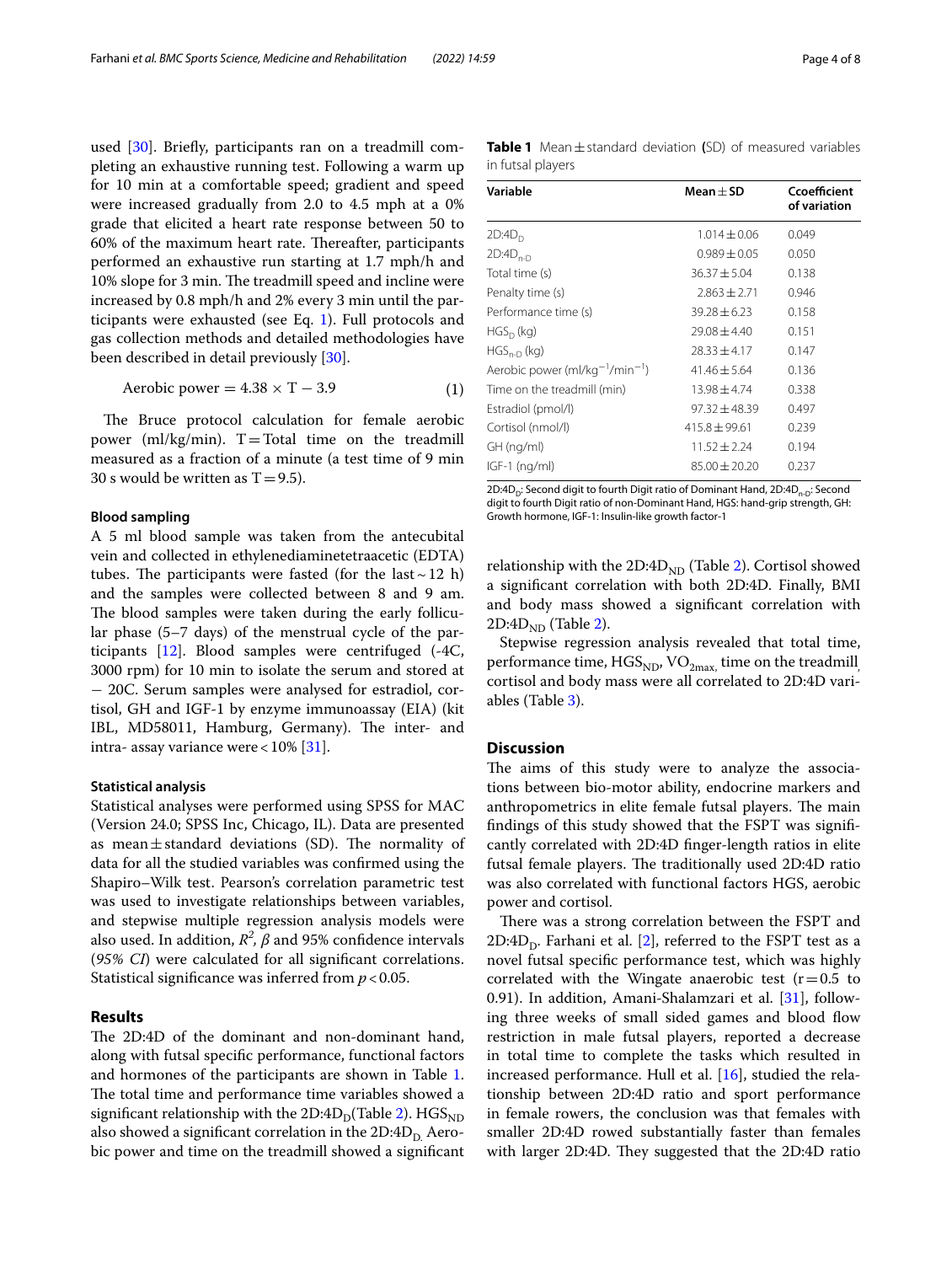<span id="page-4-0"></span>

|                                                         | Correlation | 2D:4D <sub>b</sub> | $2D:4D_{ND}$ |
|---------------------------------------------------------|-------------|--------------------|--------------|
| Total time (min)                                        | r           | 0.53               | 0.03         |
|                                                         | р           | $0.005***$         | 0.87         |
| Penalty time (s)                                        | r           | 0.30               | 0.02         |
|                                                         | р           | 0.13               | 0.92         |
| Performance time (s)                                    | r           | 0.55               | 0.01         |
|                                                         | р           | $0.003**$          | 0.93         |
| $HGS_{D}$ (kg)                                          | r           | 0.29               | 0.22         |
|                                                         | р           | 0.10               | 0.28         |
| $HGSND$ (kg)                                            | r           | 0.59               | 0.28         |
|                                                         | р           | $0.002**$          | 0.18         |
| Aerobic power (ml/kg <sup>-1</sup> /min <sup>-1</sup> ) | r           | 0.04               | 0.63         |
|                                                         | р           | 0.82               | $0.001***$   |
| Time on the treadmill (s)                               | r           | 0.04               | 0.63         |
|                                                         | р           | 0.821              | $0.001**$    |
| Estradiol (pmol/l)                                      | r           | 0.34               | 0.01         |
|                                                         | р           | 0.09               | 0.94         |
| Cortisol (nmol/l)                                       |             |                    |              |
|                                                         | r           | $-0.58$            | $-0.52$      |
|                                                         | р           | $0.003**$          | $0.008**$    |
| GH (ng/mL)                                              | r           | 0.05               | 0.10         |
|                                                         | р           | 0.80               | 0.45         |
| IGF-1 (ng/mL)                                           | r           | 0.04               | 0.15         |
|                                                         | р           | 0.83               | 0.45         |
| Age (yrs)                                               | r           | 0.12               | 0.07         |
|                                                         | р           | 0.57               | 0.72         |
| Body mass (kg)                                          | r           | 0.08               | 0.52         |
|                                                         | р           | 0.70               | $0.008**$    |
| Height (cm)                                             | r           | 0.08               | 0.19         |
|                                                         | р           | 0.69               | 0.37         |
| BMI ( $kg/m2$ )                                         | r           | 0.01               | 0.40         |
|                                                         | р           | 0.93               | $0.04***$    |

 $^*$  P < 0.05,  $^{**}$ P < 0.01, 2D:4D<sub>D</sub>: Second digit to fourth Digit ratio of Dominant Hand, 2D:4D<sub>n-D</sub>: Second digit to fourth Digit ratio of non-Dominant Hand,  $HGS_{D}$ : hand-grip strength of Dominant Hand.; HGS<sub>ND</sub>: hand-grip strength of non-Dominant Hand. GH: Growth hormone, IGF-1: Insulin-like growth factor-1; BMI: Body mass index;

<span id="page-4-1"></span>

|  |  |  | Table 3 Stepwise multiple regression analysis models |  |  |
|--|--|--|------------------------------------------------------|--|--|
|--|--|--|------------------------------------------------------|--|--|

would possibly be linked to underlying characteristics which have been optimized over time resulting in better rowing performance. Frick et al. [[32\]](#page-6-29), reported, that there were signifcant diferences between male basketball competitive standards for the  $2D:4D_{\text{Left}}$ , but not for the 2D:4D<sub>Right</sub>. They concluded that the 2D:4D can discriminate between basketballers competing at diferent levels of play [\[32](#page-6-29)]. However, care must be taken when interpreting these results. Given that a masculinized  $2D:4D<sub>D</sub>$  is also a marker of in utero testosterone exposure [\[14](#page-6-11)], it is best to place the dominant hand against the non-dominant hand rather than the right hand against the left hand to better understand the correlation between physical performance and 2D:4D.

The mechanisms underlying the so-called crossover efect—when a unilateral intervention results in bilateral changes—are still unclear, but clinical applications related to lower extremity strengthening, fatigue, and stretching are already being explored by sports science specialists [ $33$ ]. HGS<sub>ND</sub> was significantly correlated with 2D:4D<sub>D</sub> (r=0.59). This finding may be related to a cross over efect [[33\]](#page-6-30). In support of this, Shen et al. [\[34](#page-6-31)], showed, that 2D:4D in both hands were signifcantly and negatively correlated with HGS in females but not in males. Lu et al. [[35\]](#page-6-32), reported the same result in Chinese populations of Ningxia Hui ethnicity, however, Hone et al. [\[36](#page-6-33)], found a controversial signifcant correlation between HGS and 2D:4D in male, but not in female participants. The reason for these inconsistencies in general results (results expressed according to right/left laterality and not hand dominance) are probably because in these studies only the right hand was used to measure HGS.

In the present study, aerobic power and time recorded on the treadmill were signifcantly correlated with  $2D:4D<sub>ND</sub>$ , but there was no significant correlation recorded for 2D:4D<sub>D</sub>. Manning et al. [[37\]](#page-6-34) showed a high correlation between endurance running and 2D:4D in both hands [[37](#page-6-34)]. Also, Hill et al. [\[38](#page-7-0)], reported that

| Variable              | <b>Ratios</b>      | $R^2$ | F-value | p Value    | β     | 95% CI                    |
|-----------------------|--------------------|-------|---------|------------|-------|---------------------------|
| Total time            | 2D:4D <sub>n</sub> | 0.283 | 9.491   | $0.005$ ** | 0.532 | $-0.048$ to $-0.009$      |
| Performance time      | 2D:4D <sub>n</sub> | 0.283 | 10.850  | $0.002$ ** | 0.558 | $-0.038$ to $-0.009$      |
| $HGS_{n-D}$           | 2D:4D <sub>n</sub> | 0.407 | 15.075  | $0.001$ ** | 0.638 | $-0.016$ to $-0.005$      |
| Aerobic power         | $2D:4D_{n-D}$      | 0.401 | 14.732  | $0.001$ ** | 0.633 | $0.024$ to $0.081$        |
| Time on the treadmill | $2D:4D_{n-D}$      | 0.401 | 14.732  | $0.001$ ** | 0.633 | 0.796 to 2.668            |
| Cortisol              | 2D:4D <sub>n</sub> | 0.336 | 11.151  | $0.003$ ** | 0.580 | $-0.001$ to $\leq 0.0001$ |
|                       | $2D:4D_{n-D}$      | 0.280 | 8.568   | $0.008$ ** | 0.529 | $< 0.0001$ to $< 0.0001$  |
| Body mass             | $2D:4D_{n-D}$      | 0.277 | 8.431   | $0.008$ ** | 0.526 | 0.001 to 0.006            |
| <b>BMI</b>            | $2D:4D_{n-D}$      | 0.215 | 6.035   | $0.022*$   | 0.464 | $0.001$ to 0.016          |

 $^*$  P<0.05,  $^{**}$ P<0.01, 2D:4D<sub>D</sub>: Second digit to fourth Digit ratio of Dominant Hand, 2D:4D<sub>n-D</sub>: Second digit to fourth Digit ratio of non-Dominant Hand; HGSn-D: handgrip strength of non-Dominant Hand. BMI: Body mass index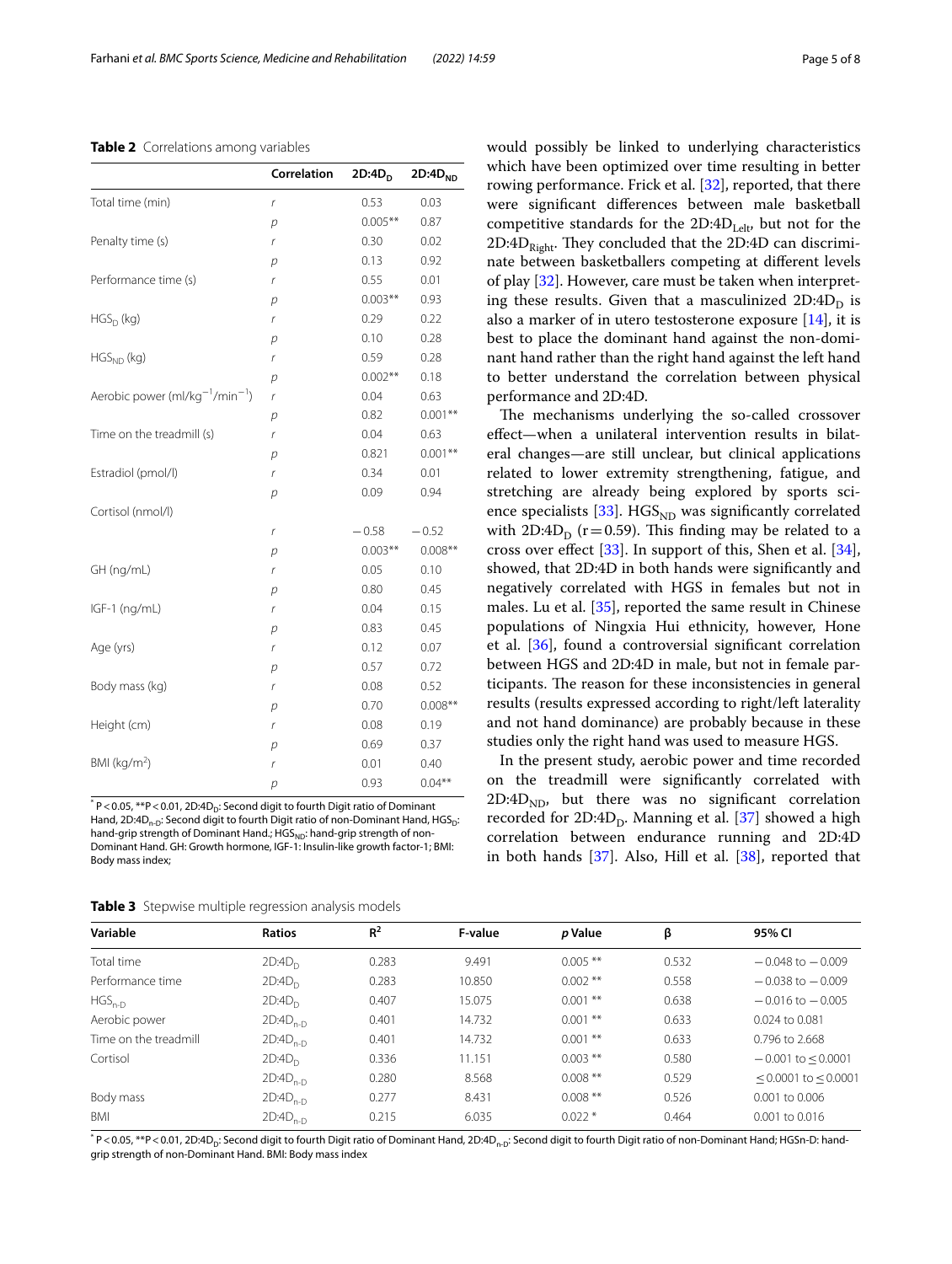2D:4D was associated with the  $VO_{2max}$  of adolescent male players of different sports. They suggested that 2D:4D is linked to performance in some sports because it is a proxy of high sensitivity to prenatal and maybe also circulating testosterone and  $VO_{2max}$  [[38](#page-7-0)]. Holzapfel et al. showed that there were no signifcant correlations between 2D:4D and aerobic power [\[39](#page-7-1)]<sub>.</sub> The surprising aspect of our result was the signifcant inverse correlation observed for some variables (between  $HGS<sub>ND</sub>$  with 2D:4D<sub>D</sub> and aerobic power with 2D:4D<sub>ND</sub>). Previously, Beaton et al. reported a similar fnding but did not provide any clear biological reason to explain the outcome  $[40]$  $[40]$ . Nonetheless, it is necessary to be cautious and it is possible that there is a relationship between 2D:4D digit ratio and other unknown factors that mediate a relationship between digit ratio and hormone concentrations or functional factors.

There were significant correlations between cortisol with 2D:4D<sub>D</sub> (r = − 0.58) and 2D:4D<sub>ND</sub> (r = − 0.52). Cortisol is a steroid and catabolic hormone, and it has the opposite efect of testosterone and GH [[41\]](#page-7-3). Crewther et al. found a signifcant relationship between resting C and 2D:4D [[42\]](#page-7-4). However, Beaton et al. fndings were not consistent with our results, nor were there any signifcant relationships between concentrations of resting cortisol and either hand preference or asymmetry when performing manual skills  $[40]$  $[40]$ . Therefore, although we showed that cortisol had a signifcant relationship with measures of the hand (Dominant and non-Dominant) in female futsal players, further research is needed to provide a further understanding of the mechanisms involved. Contrary to cortisol, estradiol showed no signifcant relationship with the 2D:4D. Estradiol is a sex hormone that is involved in the development of female sexual organs and secondary sexual characteristics. In females, the amount of estradiol changes in a periodic period, with the highest amount observed prior to ovulation. Therefore, estradiol concentrations vary considerably over the course of a month depending on the phases of the menstrual cycle (e.g. follicular stage or luteal stage), and this fnding is subject to research limitations in this area  $[43]$  $[43]$  $[43]$ . In this context, we recorded the stages of the menstrual cycle using the VAS questionnaire [[27](#page-6-24)]. Hence, quantifying estradiol concentrations is methodologically important in females, and if they are involved in an elite sport level, identifcation of concentrations will be become more important (due to efects of exercise intensity and menstrual cycle interactions) [[44](#page-7-6)].

This study has some limitations that should be recognized. These include the absence of a control group in addition to the potential of spurious correlation between variables, ensuring future investigations in the feld. Furthermore, female futsal players have particular characteristics and for this reason, our results cannot be directly extrapolated to other sports and genders. Finally, no playing position diferences were considered. Futsal performance has a variety of physiological demands, such as agility, endurance and muscle coordination, but in the present study only FSPT, HGS and  $\rm VO_{2~max}$  relationships with 2D:4D were investigated, which some parameters correlated with the dominant or non-dominant 2D:4D. Therefore, it is recommended to investigate further the performance variables of power, agility and other specifc Futsal tests to investigate further any correlations with 2D:4D ratio.

#### **Conclusions**

In conclusion, the present pilot study showed that in female futsal players, the FSPT was correlated with 2D:4D. In addition, the ratio was also correlated with important variables in female futsal players, i.e. endurance and strength. Therefore, the measurement of the dominant hand 2D:4D fngers ratio seems to be a factor related to performance in futsal players. Further studies should test the present fndings, and investigate the potential of the 2D:4D ratio in player talent identifcation programs.

#### **Abbreviations**

2D:4D: The second-to-fourth digit ratio; 2D:4D<sub>D</sub>: 2D:4D in the dominant hand; 2D:4D<sub>ND</sub>: 2D:4D in the non-dominant hand; FSPT: The futsal specific performance test; HGS: Hand-grip strength; BMI: Body mass index; GH: Growth hormone; IGF-1: Insulin-like growth factor-1; VO<sub>2max</sub>: Maximal consumption oxygen; EDTA: Ethylenediaminetetraacetic; EIA: Enzyme immunoassay; SD: Standard deviation; CI: Confidence intervals

#### **Acknowledgements**

The authors would like to highly appreciate all of futsal players who participated in this study and kindly cooperated with us.

#### **Author contributions**

Conceptualization, H.A., F.F., E.M.P., H.N., M.M., K.C., I.M.C., J.S.B., and J.P.G., methodology, H.A., F.F., E.M.P., H.N., M.M., K.C., and H.N., data collection, M.M., and F.F., analysis, F.F., E.M.P., H.A., H.N., M.M., K.C., I.M.C., J.S.B., and J.P.G., writing—original draft preparation, F.F., H.A., E.M.P., H.N., M.M., K.C., I.M.C., J.S.B., and J.P.G., writing—review and editing, E.M.P., H.A., H.N., J.P.G., and K.C. All authors have read and agreed to the published version of the manuscript. All authors read and approved the fnal manuscript.

#### **Funding**

This research received no external funding.

#### **Availability of data and materials**

The datasets generated during and analyzed during the current study are available from the corresponding author on reasonable request.

#### **Declarations**

#### **Ethics approval and consent to participate**

Players informed consent for all players involved in this investigation were obtained. The study was conducted according to the Declaration of Helsinki (2013), and was approved beforehand by the review board at the University of Guilan.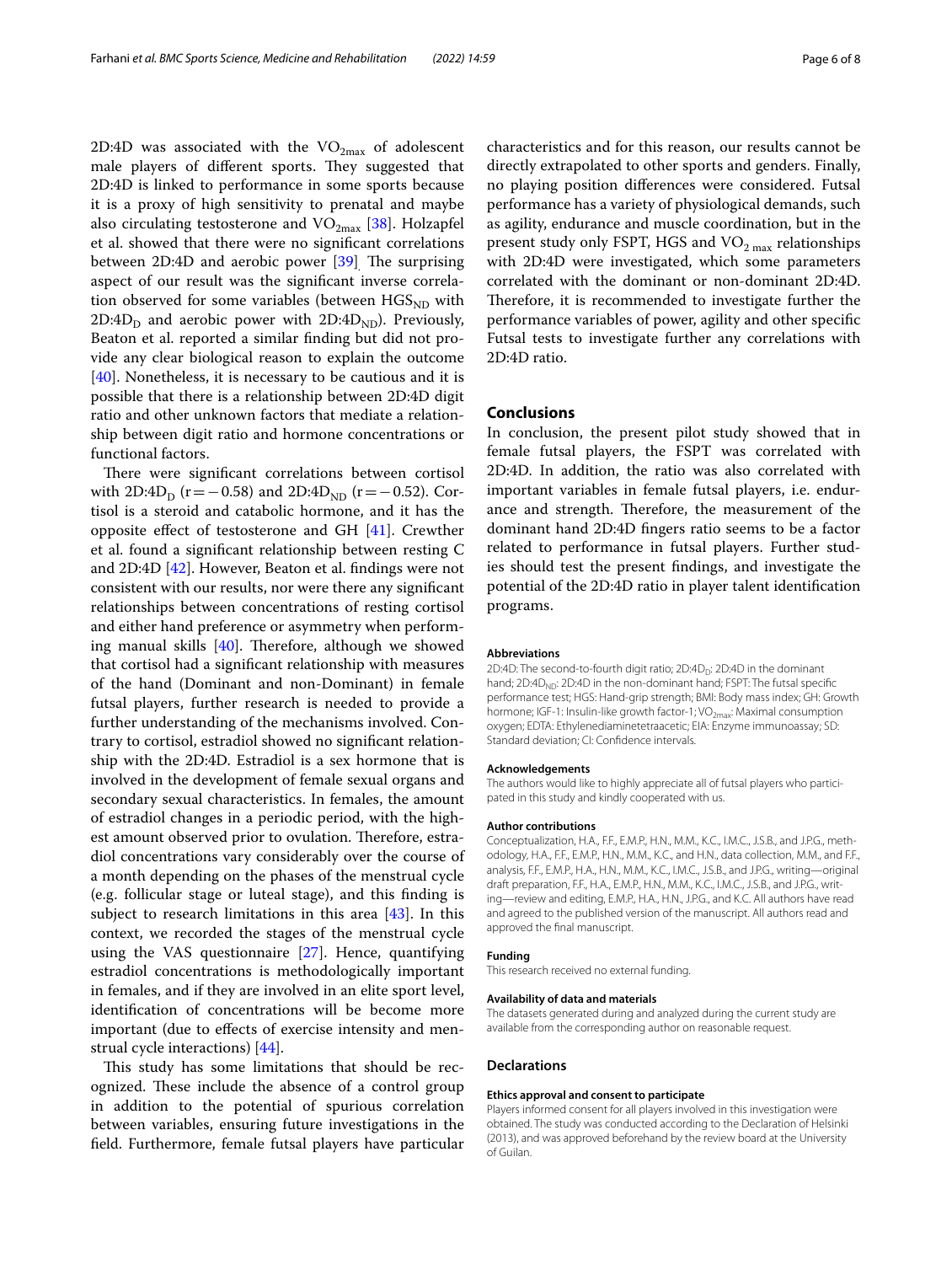#### **Consent for publication**

Not applicable.

#### **Competing interests**

The authors declare that they have no competing interests.

#### **Author details**

<sup>1</sup> Department of Physical Education and Sport Sciences, Faculty of Humanities, Tarbiat Modares University, Tehran, Iran. <sup>2</sup> Department of Exercise Physiology, Faculty of Sport Sciences, University of Guilan, 10th km of Tehran Road-Khalij-e-Fars highway, 4199843653 Rasht, Iran. <sup>3</sup>Department of Physical Education and Sports, University of Granada, 18010 Granada, Spain. <sup>4</sup>Sports Scientist, Sepahan Football Club, 81887-78473 Isfahan, Iran. <sup>5</sup>Health Sciences Faculty, Universidad San Jorge, Autov A23 km 299, 50830 Villanueva de Gállego, Zaragoza, Spain. <sup>6</sup> Physical Education Department, College of Education, Qatar University, Doha, Qatar. <sup>7</sup> Centre for Health and Exercise Science Research, Department of Sport, Physical Education and Health, Hong Kong Baptist University, Kowloon Tong, Hong Kong. <sup>8</sup>HEME Research Group, Faculty of Sport Sciences, University of Extremadura, 10003 Cáceres, Spain. <sup>9</sup>Qatar Orthopaedic and Sports Medicine Hospital, FIFA Medical Centre of Excellence, Doha, Qatar.

#### Received: 24 September 2021 Accepted: 30 March 2022 Published online: 05 April 2022

#### **References**

- <span id="page-6-0"></span>Naser N, Ali A, Macadam P. Physical and physiological demands of futsal. J Exerc Sci Fit. 2017;15(2):76–80.
- <span id="page-6-1"></span>2. Farhani F, Rajabi H, Negaresh R, Ali A, Shalamzari SA, Baker JS. Reliability and validity of a novel futsal special performance test designed to measure skills and anaerobic performance. Int J Sports Physiol Perform. 2019; 1–23.
- <span id="page-6-2"></span>3. Agras H, Ferragut C, Abraldes JA. Match analysis in futsal: a systematic review. Int J Perform Anal Sport. 2016;16(2):652–86.
- <span id="page-6-3"></span>4. Janikowska G, Kochańska-Dziurowicz A, Pokora I, Żebrowska A. Circulating infammatory biomarkers and endocrine responses to exercise in female soccer players. J Hum Kinet. 2020;73(1):73–82.
- 5. Formenti D, Trecroci A, Duca M, Vanoni M, Ciovati M, Rossi A, et al. Volleyball-specifc skills and cognitive functions can discriminate players of diferent competitive levels. J Strength Cond Res. 2020; 16;Publish Ah.
- 6. Nunes JA, Moreira A, Crewther BT, Nosaka K, Viveiros L, Aoki MS. Monitoring training load, recovery-stress state, immune-endocrine responses, and physical performance in elite female basketball players during a periodized training program. J Strength Cond Res. 2014;28(10):2973–80.
- <span id="page-6-4"></span>7. Milanović Z, Sporiš G, James N, Trajković N, Ignjatović A, Sarmento H, et al. Physiological demands, morphological characteristics, physical abilities and injuries of female soccer players. J Hum Kinet. 2017;60(1):77–83.
- <span id="page-6-5"></span>8. Kanaley JA, Weltman JY, Veldhuis JD, Rogol AD, Hartman ML, Weltman A. Human growth hormone response to repeated bouts of aerobic exercise. J Appl Physiol. 1997;83(5):1756–61.
- <span id="page-6-6"></span>9. Wood RI, Stanton SJ. Testosterone and sport: current perspectives. Horm Behav. 2012;61(1):147–55.
- <span id="page-6-7"></span>10. Gruber CJ, Tschugguel W, Schneeberger C, Huber JC. Production and actions of estrogens. N Engl J Med. 2002;346(5):340–52.
- <span id="page-6-8"></span>11. Maïmoun L, Galy O, Manetta J, Coste O, Peruchon E, Micallef JP, et al. Competitive season of triathlon does not alter bone metabolism and bone mineral status in male triathletes. Int J Sports Med. 2004;25(3):230–4.
- <span id="page-6-9"></span>12. Jürimäe T, Voracek M, Jürimäe J, Lätt E, Haljaste K, Saar M, Purge P. Relationships between fnger-length ratios, ghrelin, leptin, IGF axis, and sex steroids in young male and female swimmers. Eur J Appl Physiol. 2008;104(3):523–9.
- <span id="page-6-10"></span>13. Turanovic JJ, Pratt TC, Piquero AR. Exposure to fetal testosterone, aggression, and violent behavior: a meta-analysis of the 2D:4D digit ratio. Aggress Violent Behav. 2017;33:51–61.
- <span id="page-6-11"></span>14. Ribeiro E, Neave N, Morais RN, Manning JT. Direct versus indirect measurement of digit ratio (2D:4D). Evol Psychol. 2016;14(1):14.
- <span id="page-6-12"></span>15. Klimek M, Galbarczyk A, Colleran H, Thune I, Ellison PT, Ziomkiewicz A, et al. Digit ratio (2D:4D) does not correlate with daily 17β-estradiol and

progesterone concentrations in healthy women of reproductive age. Am J Hum Biol. 2015;27(5):667–73.

- <span id="page-6-13"></span>16. Hull MJ, Schranz NK, Manning JT, Tomkinson GR. Relationships between digit ratio (2D:4D) and female competitive rowing performance. Am J Hum Biol. 2015;27(2):157–63.
- <span id="page-6-14"></span>17. Brown WM, Hines M, Fane BA, Breedlove SM. Masculinized fnger length patterns in human males and females with congenital adrenal hyperplasia. Horm Behav. 2002;42(4):380–6.
- <span id="page-6-15"></span>18. Galis F, Ten Broek CMA, Van Dongen S, Wijnaendts LCD. Sexual dimorphism in the prenatal digit ratio (2D:4D). Arch Sex Behav. 2010;39(1):57–62.
- <span id="page-6-16"></span>19. Klapprodt KL, Fitzgerald JS, Short SE, Manning JT, Tomkinson GR. Relationships between the digit ratio (2D:4D) and game-related statistics in professional and semi-professional male basketball players. Am J Hum Biol. 2018;30(6):e23182.
- <span id="page-6-17"></span>20. Bunevicius A. The association of digit ratio (2D : 4D) with cancer: a systematic review and meta-analysis. Dis Markers. 2018;2018:1–9.
- <span id="page-6-18"></span>21. Van Anders SM, Vernon PA, Wilbur CJ. Finger-length ratios show evidence of prenatal hormone-transfer between opposite-sex twins. Horm Behav. 2006;49(3):315–9.
- <span id="page-6-19"></span>22. Robertson J, Zhang W, Liu JJ, Muir KR, Maciewicz RA, Doherty M. Radiographic assessment of the index to ring fnger ratio (2D:4D) in adults. J Anat. 2007;212(1):42–8.
- <span id="page-6-20"></span>23. Vehmas T, Solovieva S, Leino-Arjas P. Radiographic 2D:4D index in females: no relation to anthropometric, behavioural, nutritional, healthrelated, occupational or fertility variables. J Negat Results Biomed. 2006;5(1):12.
- <span id="page-6-21"></span>24. Kemper CJ, Schwerdtfeger A. Comparing indirect methods of digit ratio (2D:4D) measurement. Am J Hum Biol. 2009;21(2):188–91.
- <span id="page-6-22"></span>25. Visnapuu M, Jürimäe T. Handgrip strength and hand dimensions in young handball and basketball players. J Strength Cond Res. 2007;21(3):923–9.
- <span id="page-6-23"></span>26. Makaje N, Ruangthai R, Arkarapanthu A, Yoopat P. Physiological demands and activity profles during futsal match play according to competitive level. J Sports Med Phys Fitness. 2012;52(4):366–74.
- <span id="page-6-24"></span>27. Klimek L, Bergmann KC, Biedermann T, Bousquet J, Hellings P, Jung K, Merk H, Olze H, Schlenter W, Stock P, Ring J, Wagenmann M, Wehrmann W, Mösges R, Pfaar O. Visual analogue scales (VAS): Measuring instruments for the documentation of symptoms and therapy monitoring in cases of allergic rhinitis in everyday health care. Allergologie. 2018;41(8):364–74.
- <span id="page-6-25"></span>28. Nobari H, Ahmadi M, SÁ M, Pérez-Gómez J, Manuel Clemente F, Adsuar JC, et al. The effect of two types of combined training on bio-motor ability adaptations in sedentary females. J Sports Med Phys Fitness. 2020.
- <span id="page-6-26"></span>29. Ribeiro E Jr, Neave N, Morais RN, Kilduff L, Taylor SR, Butovskaya M, Manning JT. Digit ratio (2D:4D), testosterone, cortisol, aggression, personality and hand-grip strength: Evidence for prenatal effects on strength. Early Hum Dev. 2016;100(2):21–5.
- <span id="page-6-27"></span>30. Revan S. Efects of endurance training on exhaustive exercise-induced oxidative stress markers. Afr J Pharm Pharmacol. 2011;5(3):437–41.
- <span id="page-6-28"></span>31. Amani-Shalamzari S, Farhani F, Rajabi H, Abbasi A, Sarikhani A, Paton C, Knechtle B. Blood flow restriction during futsal training increases muscle activation and strength. Front Physiol. 2019;10:614.
- <span id="page-6-29"></span>32. Frick NA, Hull MJ, Manning JT, Tomkinson GR. Relationships between digit ratio (2D:4D) and basketball performance in Australian men. Am J Hum Biol. 2017;29(3):e22937.
- <span id="page-6-30"></span>33. Hovav Y, Feintuch A, Vega S. Theoretical aspects of dynamic nuclear polarization in the solid state – the cross efect. J Magn Reson. 2012;214:29–41.
- <span id="page-6-31"></span>34. Shen D, Ma Z, Wang L, Huo Z, Lu H, Zhao J, Qian W. Digit ratio (2D:4D) and handgrip strength in a Chinese population of Han ethnicity. Early Hum Dev. 2016;103:141–5.
- <span id="page-6-32"></span>35. Lu H, Shen D, Wang L, Niu S, Bai C, Ma Z, Huo Z. Digit ratio (2D:4D) and handgrip strength are correlated in women (but not in men) in Hui ethnicity. Early Hum Dev. 2017;109:21–5.
- <span id="page-6-33"></span>36. Hone LSE, McCullough ME. 2D:4D ratios predict hand grip strength (but not hand grip endurance) in men (but not in women). Evol Hum Behav. 2012;33(6):780–9.
- <span id="page-6-34"></span>37. Manning JT, Morris L, Caswell N. Endurance running and digit ratio (2D:4D): Implications for fetal testosterone efects on running speed and vascular health. Am J Hum Biol. 2007;19(3):416–21.